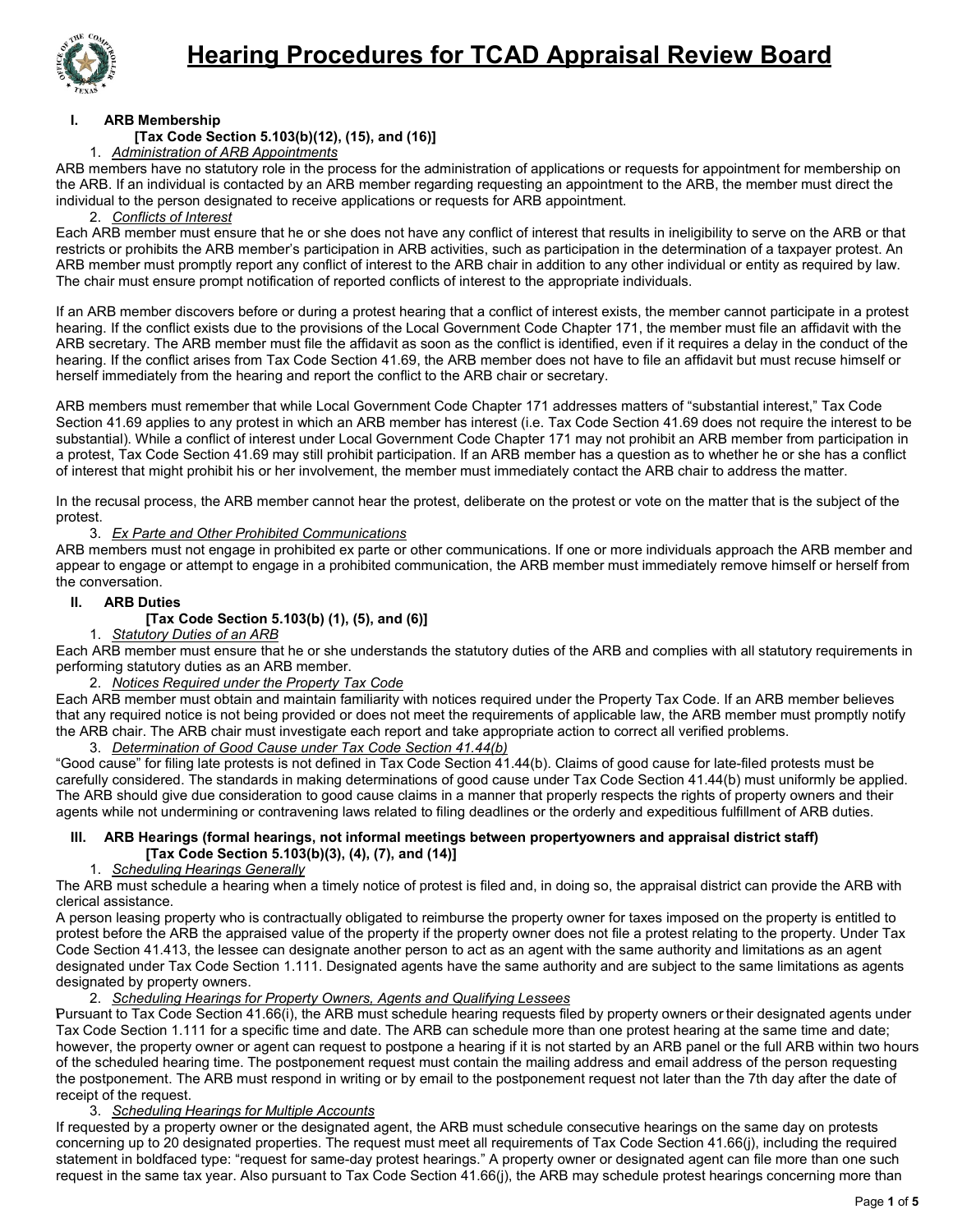20 properties filed by the same property owner or designated agent and may use different panels to conduct the hearings based on the ARB's customary scheduling. The ARB may follow the practices customarily used in the scheduling of hearings under Section41.66(j). 4. *ARB Panel Assignments* **[Tax Code Section 41.66 (k)(k-1) and 41.45(d)(d-1)]**

Pursuant to Tax Code Section 41.66(k) and (k-1), if an ARB sits in panels as authorized by Tax Code Section 41.45(d) and (d-1), it must randomly assign protests. Except for panels established under Tax Code Section 6.425, the ARB, with or without clerical assistance from the appraisal district staff, may consider the property type or the protest grounds in order to assign the protest to a panel with members who have particular expertise.

Tax Code Section 41.45(b-4) allows a property owner to request that a single-member panel conduct the protest hearing. The property owner must submit the request not later than the 10th day before the hearing date in writing on the notice of protest or by a written submission. If the ARB does not accept the recommendations made by the single-panel member, the ARB can determine the protest or refer it for rehearing to a single-member panel composed of someone who did not hear the original protest.

Tax Code Section 41.66(k-1) allows a property owner or agent to request a special ARB panel to hear a complex property protest if in a county with a population of one million or more. The owner or agent must consent to a special panel reassignment and may request a postponement if they disagree with the reassignment.

Once a protest is scheduled for a specific panel, the ARB cannot reassign it to another panel without the consent of the property owner or a designated agent. If the ARB reassigns a protest to another panel, the owner or designated agent may agree to the reassignment or request a postponement of the hearing. The ARB must postpone the hearing if requested in this situation. Pursuant to Tax Code Section 41.66(k), "[a] change of members of a panel because of a conflict of interest, illness, or inability to continue participating in hearings for the remainder of the day does not constitute reassignment of a protest to another panel."

#### 5. *Postponements Under Tax Code Section 41.45(e)*

A property owner who is not represented by an agent under Tax Code Section 1.111 is entitled to one postponement of a hearing without showing cause. The property owner must request the postponement before the hearing date in writing, including by facsimile, email, telephone or in person to the ARB, an ARB panel or the ARB chair. If the requested hearing postponement is scheduled to occur before the next regular meeting of the ARB, the chair or the chair's representative may act on the request for postponement without the necessity of action by the full ARB. Unless the postponed hearing date and time are agreed to by the ARB chair or the chair's representative, the property owner and the chief appraiser, the ARB cannot postpone the hearing to a date less than five or more than 30 days after the date scheduled for the hearing when thepostponement is sought.

Without limit, the ARB must postpone a hearing if the property owner or the designated agent shows good cause, as defined in Tax Code Section 41.45(e-2). The property owner or designated agent must request the postponement in writing, including by facsimile, email, telephone or in person to the ARB, an ARB panel or the ARB chair. If the postponed hearing is rescheduled to occur before the next regular meeting of the ARB, the chair or the chair's representative can act on the postponement request without the necessity of action by the full ARB. Unless the postponed hearing date and time are agreed to by the ARB chair or the chair's representative, the property owner and the chief appraiser, the ARB cannot postpone the hearing to a date less than five or more than 30 days after the date scheduled for the hearing when the postponement is sought.

Without limit, the ARB must postpone a hearing if the chief appraiser consents to the postponement. The chief appraiser must request the postponement in writing, includingby facsimile, email, telephone or in person to the ARB, an ARB panel or the ARB chair. If the postponed hearing is rescheduled to occur before the next regular meeting of the ARB, the chair or the chair's representative can act on the postponement request without the necessity of action by the full ARB. Unless the postponed hearing date and time are agreed to by the ARB chair or the chair's representative, the property owner and the chief appraiser, the ARB cannot postpone a hearing to a date less than five or more than 30 days after the date scheduled for the hearing when the postponement is sought.

The postponement request must contain the mailing address and email address of the person requesting the postponement. The ARB must respond in writing or by email to the postponement request not later than the 7th day after the date of receipt of the request. 6. *Postponements Under Tax Code Section 41.45(e-1)*

A property owner or owner's agent who fails to appear at the hearing is entitled to a new hearing if the property owner or owner's agent file, not later than the fourth day after the date the hearing occurred, a written statement with the ARB showing good cause, as defined in Tax Code Section 41.45(e-2), for the failure to appear and requesting a new hearing.

The postponement request must contain the mailing address and email address of the person requesting the postponement. The ARB must respond in writing or by email to the postponement request not later than the 7th day after the date of receipt of the request.

7. *Postponements Under Tax Code Section 41.45(g)*

The ARB must postpone a hearing to a later date if:

- (1) the property owner or the owner's agent is also scheduled to appear at an ARB protest hearing in another appraisal district;
- (2) the other scheduled ARB protest hearing is scheduled to occur on the same date as the hearing set by this ARB;
- (3) the hearing notice delivered to the property owner or the owner's agent by the other ARB bears an earlier postmark than the hearing notice delivered by this ARB or, if the postmark date is identical, the property owner or agent has not requested a postponement of the other hearing; and
- (4) the property owner or the owner's agent includes with the postponement request a copy of the hearing notice delivered to the property owner or the owner's agent by the other ARB.
- 8. *Postponements Under Tax Code Section 41.66(h)*

The ARB must postpone a hearing (one time only) if the property owner or the designated agent requests additional time to prepare for the hearing and establishes that the chief appraiser failed to comply with Tax Code Section 41.461. The postponement request must contain the mailing address and email address of the person requesting the postponement. The ARB must respond in writing or by email to the postponement request not later than the 7th day after the date of receipt of the request.

9. *Postponements Under Tax Code Section 41.66(i)*

The ARB must schedule protest hearings filed by property owners or their designated agents under Tax Code Section 1.111 for a specific time and date. The ARB can schedule more than one protest hearing at the same time and date; however, a property owner or agent can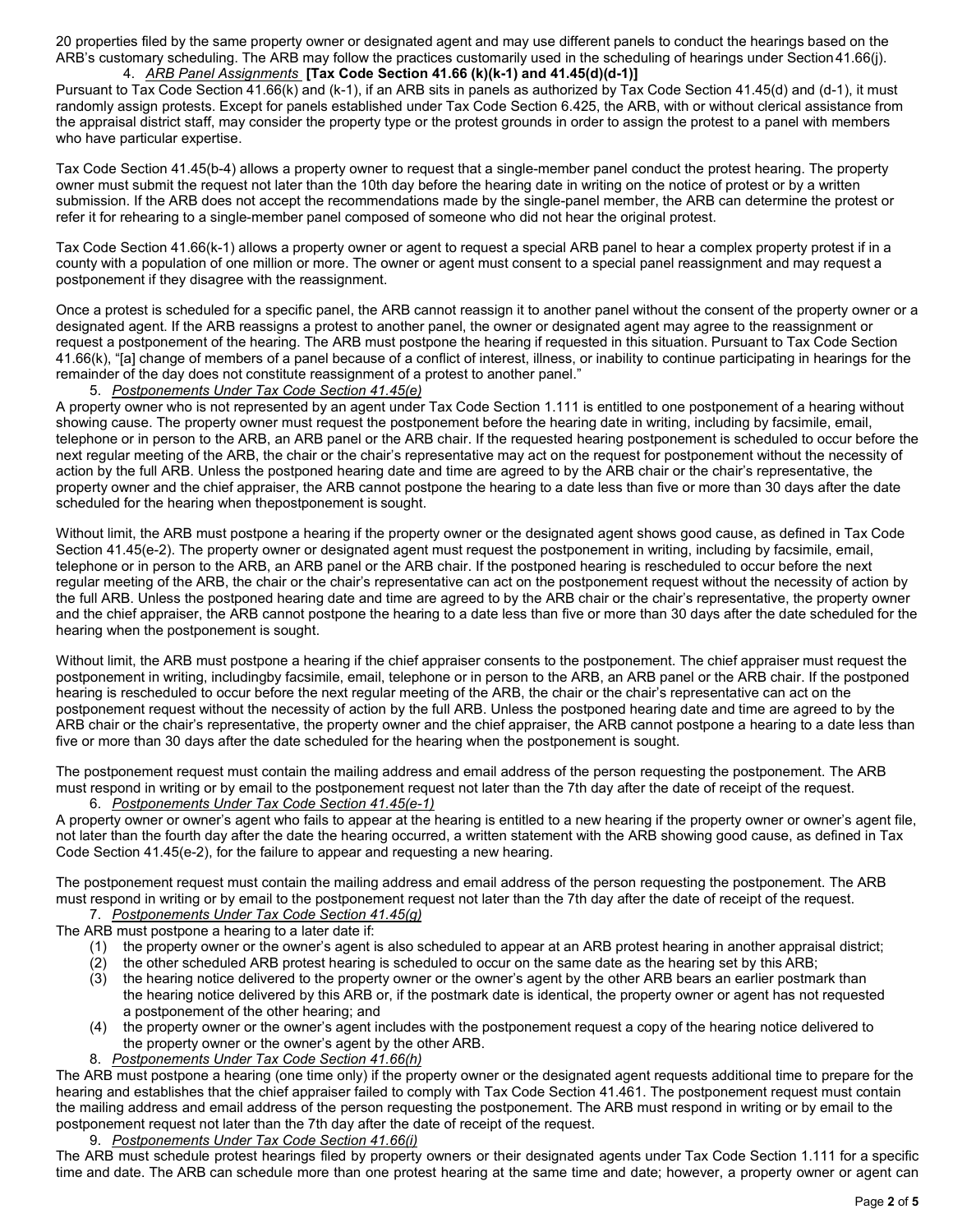request to postpone a hearing if it is not started by an ARB panel or the full ARB within two hours of the scheduled hearing time. The postponement request must contain the mailing address and email address of the person requesting the postponement.The ARB must respond in writing or by email to the postponement request not later than the 7th day after the date of receipt of the request.

### 10. *Postponements Under Tax Code Section 41.66(k)(k-1)*

Once the ARB schedules a hearing by a specific panel, the ARB can reassign it to another panel without the consent of the property owner or designated agent. If the ARB reassigns a protest to another panel, a property owner or designated agent may agree to reassignment or request a hearing postponement. The ARB must postpone the hearing on that request. A change of panel members because of a conflict of interest, illness or inability to continue participating in hearings for the remainder of the day does not constitute panel reassignment.

A property owner or agent must consent to a special panel ARB hearing reassignment or request a postponement if they disagree with the reassignment. A change of special panel members because of a conflict of interest, illness or inability to continue participating in hearings for the remainder of the day does not constitute a special panel hearing reassignment.

The postponement request must contain the mailing address and email address of the person requesting the postponement. The ARB must respond in writing or by email tothe postponement request not later than the 7th day after the date of receipt of the request.

### **IV. Conduct of ARB Hearings (formal hearings, not informal meetings between property owners and appraisal district staff) [Tax Code Section 5.103(b)(2), (9), and (10)]**

### 1. *Conducting Hearings Open to the Public*

This introductory statement must read at the beginning of each hearing:

We are the appraisal review [board or panel] that will hear your protest today. We are not employees of the appraisal district. We are appointed to perform an independent review of your protest. You can complete a survey regarding your experience today [provide instructions on how to fill out the survey]. The survey is voluntary. You also have the right to appeal our decision. We will provide theappeal information to you with our determination.

The ARB or ARB panel does not have to read the statement above if the owner or agent has previously appeared before the ARB or any ARB panel for the ARB for that county that same day.

ARBs should conduct most protest hearings in the following order:

- a. Commence the hearing and announce the assigned protest number, property location, property owner and other identifying information.
- b. Announce that, in accordance with Tax Code Section 41.45(h), the parties must provide all written and electronic material that has not been provided.
- c. State that the ARB members who are considering the protest have not communicated with anyone about the protest and have signed affidavits to that effect.
- d. Welcome the parties and remind them of the content of the hearing procedures, time limits for the hearing, and other relevant matters.
- e. Ask if any testifying witness holds a license or certificate from the Texas Appraiser Licensing and Certification Board and if the witness is appearing in that capacity.
- f. Inform witnesses that they must give all testimony under oath and swear-in all witnesses who plan to testify.
- g. Ask the property owner to decide if he/she wishes to present his/her evidence and argument before or after the appraisal district.
- h. If the property owner or agent presents his/her case first, he/she will present evidence (documents and/or testimony). If witnesses are present, the property owner or agent can examine the witnesses as part of the presentation of evidence. At the end of the presentation, the property owner or agent must state an opinion of the property's value (if applicable).
- i. Next, the appraisal district representative may cross-examine the property owner, the agent or representative and/or witnesses.
- j. If the property owner or agent presented his/her case first, the appraisal district representative will present evidence (documents and/or testimony) next. If witnesses are present, the appraisal district representative can examine the witnesses as part of the presentation of evidence. At the end ofthe presentation, the appraisal district representative must state an opinion of the property's value (if applicable).
- k. Then, the property owner or agent can cross-examine the appraisal district representative and/or witnesses.
- l. The parties cannot examine or cross-examine the ARB members.
- m. The party presenting its case first can offer rebuttal evidence (additional evidence to refute evidence presented by the other party).
- n. The other party can then offer rebuttal evidence.
- o. The party presenting its case first must make its closing argument andstate the ARB determination being sought.
- p. The party presenting its case second must make its closing argument andstate the ARB determination being sought.
- q. The ARB or panel chair must state that the hearing is closed.
- r. The ARB or panel must deliberate orally. No notes, text messages, orother forms of written communication are permitted.
- s. The ARB or panel chairman must ask for a separate motion for each matter that was the subject of the protest hearing. The motion should include the exact value or issue protested. The ARB must take a vote and a designated appraisal district staff person or ARB member must record it. The parties must make separate motions and the ARB must make separate determinations for each protested issue (i.e., excessive appraisal and unequal appraisal must have separate ARB motions and determinations).

Single-member panels must make a recommendation on each motion submitted under protest, however, the ARB will ultimately accept the panel's determination, make its own determination on the protest, or refer the matter for rehearing to a singlemember panel composed of someone who did not hear the original protest.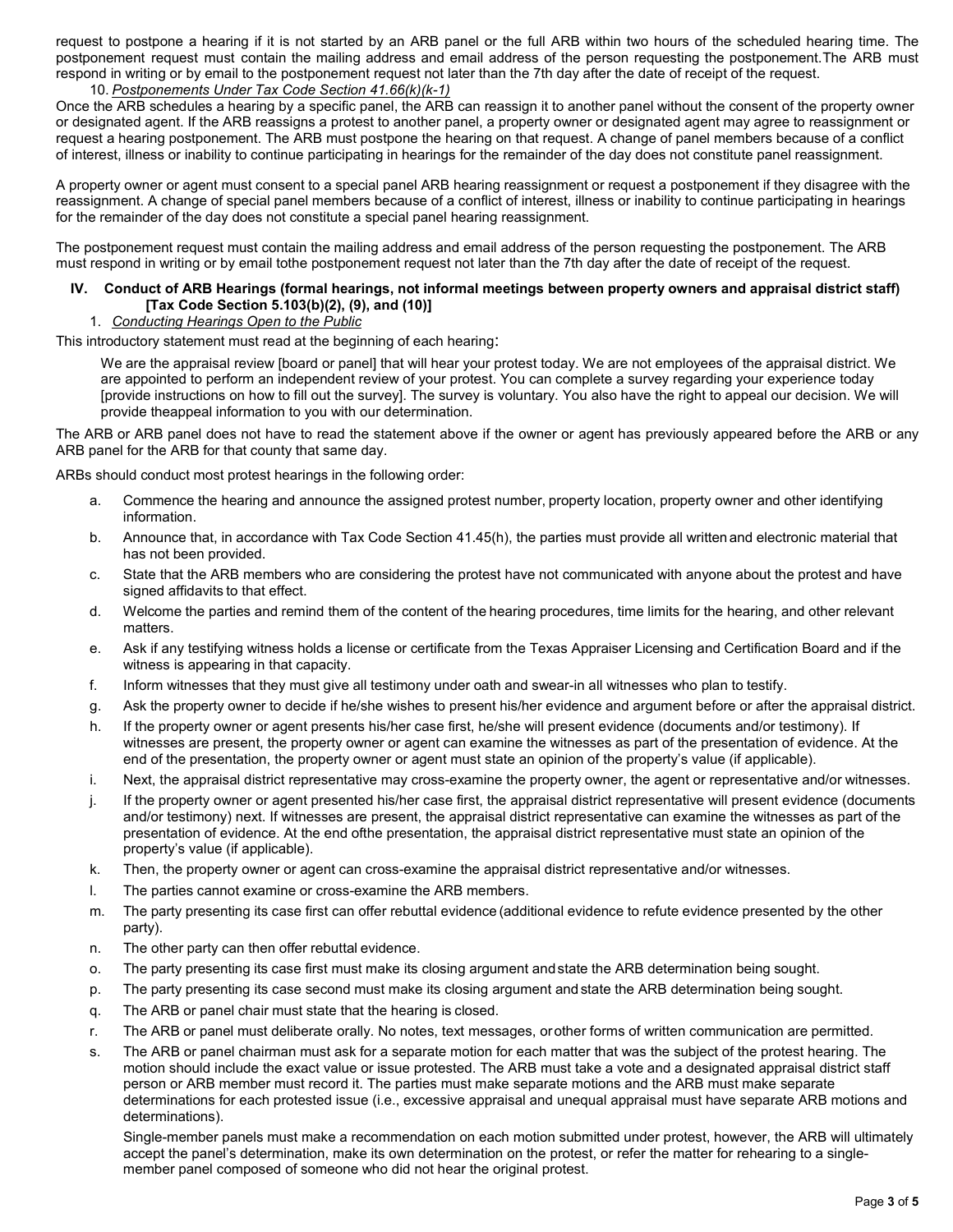Special panels appointed in certain counties must make a recommendation on each motion submitted under protest, however, the ARB will ultimately accept the panel's determination or refer the matter for rehearing to another special panel composed of members who did not hear the original protest. If ARB does not have at least three other special panel members available, the ARB may make the determination.

t. Thank the parties for their participation and announce the ARB determination(s) and that an order determining protest will be sent by certified mail or email in counties with populations greater than 120,000 where property owners can submit a written request for email delivery of the notice of determination. Provide the property owner or agent documents indicating that the members of the board hearing the protest signed the required affidavit.

If the ARB members use computer screens during ARB hearings for reviewing evidence and other information, the ARB must make computer screens available to property owners and agents at the hearings to view the same information that is presented to the ARB members by the appraisal district staff. This requirement is met if the property owner or agent can see all information displayed on at least one computer screen in the hearing location (there is no requirement that the ARB provide the property owner or agent with a separate screen).

If a chief appraiser uses audiovisual equipment at a protest hearing, the appraisal office must provide equipment of the same general type, kind and character for the use of the property owner or agent during the hearing. See section VI, Other Issues, for more information regarding audiovisual equipment requirements.

The property owner or agent and the appraisal district representative are prohibited from debating each other. The parties must direct all communications to the ARB members, except for examination or cross-examination during testimony of witnesses or parties testifying at the hearing.

For taxing unit challenges, motions to correct appraisal records, protests regarding exemptions, or other matters that may be the subject of ARB hearings, the ARB should follow the order of conducting hearings above but may make exceptions for the type of hearing.

Tax Code Section 41.68 and Comptroller Rule 9.803 require that the ARB keep records for each ARB proceeding. This includes the ARB retaining evidence offered or submitted by the parties as required by Tax Code Section 41.45 and Comptroller Rules 9.803 and 9.805. The ARB secretary is responsible for ensuring proper record keeping, maintenance and retention.

### 2. *Conducting Hearings by Telephone or Videoconference Call*

Tax Code Section 41.45(n) allows a property owner initiating a protest can offer evidence or argument by affidavit without physically appearing in person. Tax Code Section 41.45(b-1) requires a property owner to notify the ARB by written request not later than the 10<sup>th</sup> day before the date of the hearing if the property intends to appear remotely. To offer evidence or argument at a hearing conducted remotely, a property owner must submit a written affidavit of any evidence before the hearing begins. A property owner is responsible for providing access to a hearing conducted remotely to another person the owner invites to participate in the hearing.

Tax Code Section 41. 45(b-2) requires the ARB to provide the telephone number for conducting the teleconference call or the URL address for conducting the videoconference(if offered in that county). The ARB must hold the hearing in a location with equipment that allows all ARB members and parties to the protest in attendance to hear and see the property owner's argument.

### 3. *Conducting Hearings Closed to the Public [Tax Code Section 41.66(d), (d-1)]*

The chief appraiser and the property owner must file a joint motion to request that a closed hearing due to intent to disclose proprietary or confidential information that will assist the ARB in determining the protest.

The ARB or panel chair must convene the hearing as an open meeting and then announce the closed meeting as permitted by Tax Code Section 41.66(d) and (d-1). Only the parties to the protest, their witnesses and the ARB members are permitted to stay in the hearing room. The ARB must follow the same order of proceedings as for hearings open to the public.

The ARB secretary must keep a separate tape recording or written summary of testimony for the closed meeting in accordance with Comptroller Rule 9.803, generally. The proprietary or confidential evidence presented at the hearing giving rise to the closed hearing is confidential according to Tax Code Section 22.27. The ARB must mark as "confidential" and maintain it as confidential in the ARB records for proper handling. At the conclusion of the hearing, the ARB panel must confirm with the parties that all proprietary and confidential information has been appropriately identified by the ARB. The ARB members must maintain the confidentiality of the information and disclose only as provided by law.

After deliberation, the ARB must reconvene in open meeting and vote or take final action on the protest deliberated in the closed meeting. The ARB and parties cannot mention of the proprietary or confidential information during the open meeting.

### 4. *Right to Examine and Cross-Examine Witnesses or Other Parties*

Tax Code Section 41.66(b) states that "each party to a hearing is entitled to offer evidence, examine or cross-examine witnesses or other parties, and present argument on the matters subject to the hearing." The ARB cannot prohibit this entitlement in any way; however, it may enforce time limits and dictate the order of ARB hearings for witness examination and cross-examination. To the extent possible, the ARB should advise the parties in advance of any time limitations that the ARB intends to impose regarding the presentation of evidence.

### 5. *Party's Right to Appear by an Agent*

A person leasing property who is contractually obligated to reimburse the property owner for taxes imposed on the property can file a protest if the property owner does not and to designate, under Tax Code Section 41.413, another person to act as his/her agent with the same authority and limitations as an agent designated under Tax Code Section 1.111.

# **V. Evidence Considerations**

# **[Tax Code Section 5.103(8), (11), and (13)]**

### 1. *A Party's Right to Offer Evidence and Argument*

The ARB cannot prohibit a party's right to offer evidence and argument but may enforce time limits and dictate the order of ARB hearings. To the extent possible, the ARB should advise the parties in advance of any time limitations the ARB intends to impose regarding the presentation of evidence and argument. The ARB should, schedule permitting, provide as much time as possible to each party to a hearing to fully present evidence and offer argument.